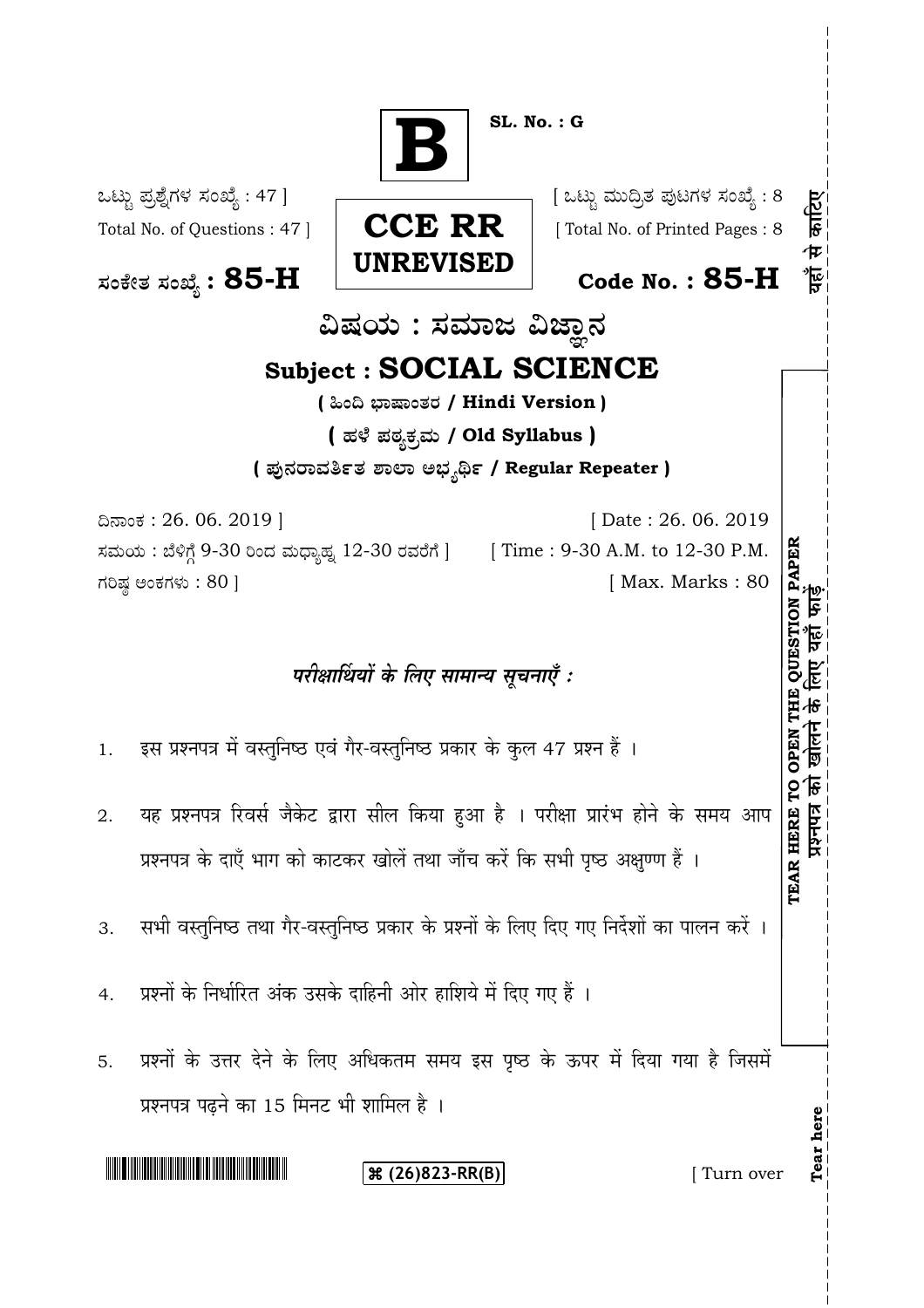| $I_{\cdot}$ |    |     |                                                            |                    | निम्नलिखित प्रश्नों / अपूर्ण कथनों प्रत्येक के लिए <b>चार</b> विकल्प दिये गये हैं। उनमें केवल एक सही |  |  |  |  |
|-------------|----|-----|------------------------------------------------------------|--------------------|------------------------------------------------------------------------------------------------------|--|--|--|--|
|             |    |     |                                                            |                    | अथवा सबसे अधिक उपयुक्त है । सही विकल्प चुनकर पूर्ण उत्तर क्रमाक्षर सहित लिखें ।                      |  |  |  |  |
|             |    |     |                                                            |                    | $10 \times 1 = 10$                                                                                   |  |  |  |  |
|             | 1. |     | भारत के प्रथम गृहमंत्री थे                                 |                    |                                                                                                      |  |  |  |  |
|             |    | (A) | सरदार वल्लभभाई पटेल                                        |                    | (B) सुभाष चंद्र बोस                                                                                  |  |  |  |  |
|             |    |     | (C) जवाहरलाल नेहरू                                         |                    | (D) बाबू राजेंद्र प्रसाद ।                                                                           |  |  |  |  |
|             | 2. |     | राज्य पुनर्गठन अधिनियम लागू हुआ                            |                    |                                                                                                      |  |  |  |  |
|             |    | (A) | 1953 में                                                   |                    | (B) 1955 में                                                                                         |  |  |  |  |
|             |    |     | (C) 1956 में                                               |                    | $(D)$ 1958 में 1                                                                                     |  |  |  |  |
|             | 3. |     | भारत द्वारा नेपाल को बहुत-से रियायत देने का कारण है        |                    |                                                                                                      |  |  |  |  |
|             |    |     | (A) भूबद्ध तथा इसकी भौगोलिक निकटता                         |                    |                                                                                                      |  |  |  |  |
|             |    |     | (B) हमारा बड़ा पड़ोसी राज्य                                |                    |                                                                                                      |  |  |  |  |
|             |    |     | (C)   हमारे राष्ट्र के सम्मान की रक्षा                     |                    |                                                                                                      |  |  |  |  |
|             |    |     | (D) शक्तिशाली राष्ट्र ।                                    |                    |                                                                                                      |  |  |  |  |
|             | 4. |     | सभी प्रकार के शस्त्रों का निराकरण अथवा कमी की प्रक्रिया है |                    |                                                                                                      |  |  |  |  |
|             |    |     | (A) भूभागीय प्रतियोगिता                                    |                    | (B) शस्त्र प्रतियोगिता                                                                               |  |  |  |  |
|             |    |     | (C) शस्त्र जमा करना                                        |                    | (D) निःशस्त्रीकरण ।                                                                                  |  |  |  |  |
|             | 5. |     | बाल श्रम सामाजिक व्यवस्था में गंभीर कमी है क्योंकि वे      |                    |                                                                                                      |  |  |  |  |
|             |    |     | (A) प्रवासी हैं                                            |                    |                                                                                                      |  |  |  |  |
|             |    | (B) | अपने माता-पिता से बिछड़ गए हैं                             |                    |                                                                                                      |  |  |  |  |
|             |    | (C) | शारीरिक एवं मानसिक रूप से उत्पीड़ित होते हैं               |                    |                                                                                                      |  |  |  |  |
|             |    |     | (D) गरीब हैं ।                                             |                    |                                                                                                      |  |  |  |  |
|             | 6. |     | भारतीय कृषि मॉनसून के साथ जुआ है क्योंकि मॉनसून            |                    |                                                                                                      |  |  |  |  |
|             |    | (A) | किसानों को जोरदार फसल देता है                              |                    |                                                                                                      |  |  |  |  |
|             |    | (B) | भारतीय कृषि का नियंत्रण करता है                            |                    |                                                                                                      |  |  |  |  |
|             |    | (C) | तमिलनाडु में भारी वर्षा प्रदान नहीं करता है                |                    |                                                                                                      |  |  |  |  |
|             |    | (D) | विभिन्न तरह की फसल उपजाने में किसान को मदद करता है ।       |                    |                                                                                                      |  |  |  |  |
|             |    |     |                                                            | $\Re(26)823-RR(B)$ |                                                                                                      |  |  |  |  |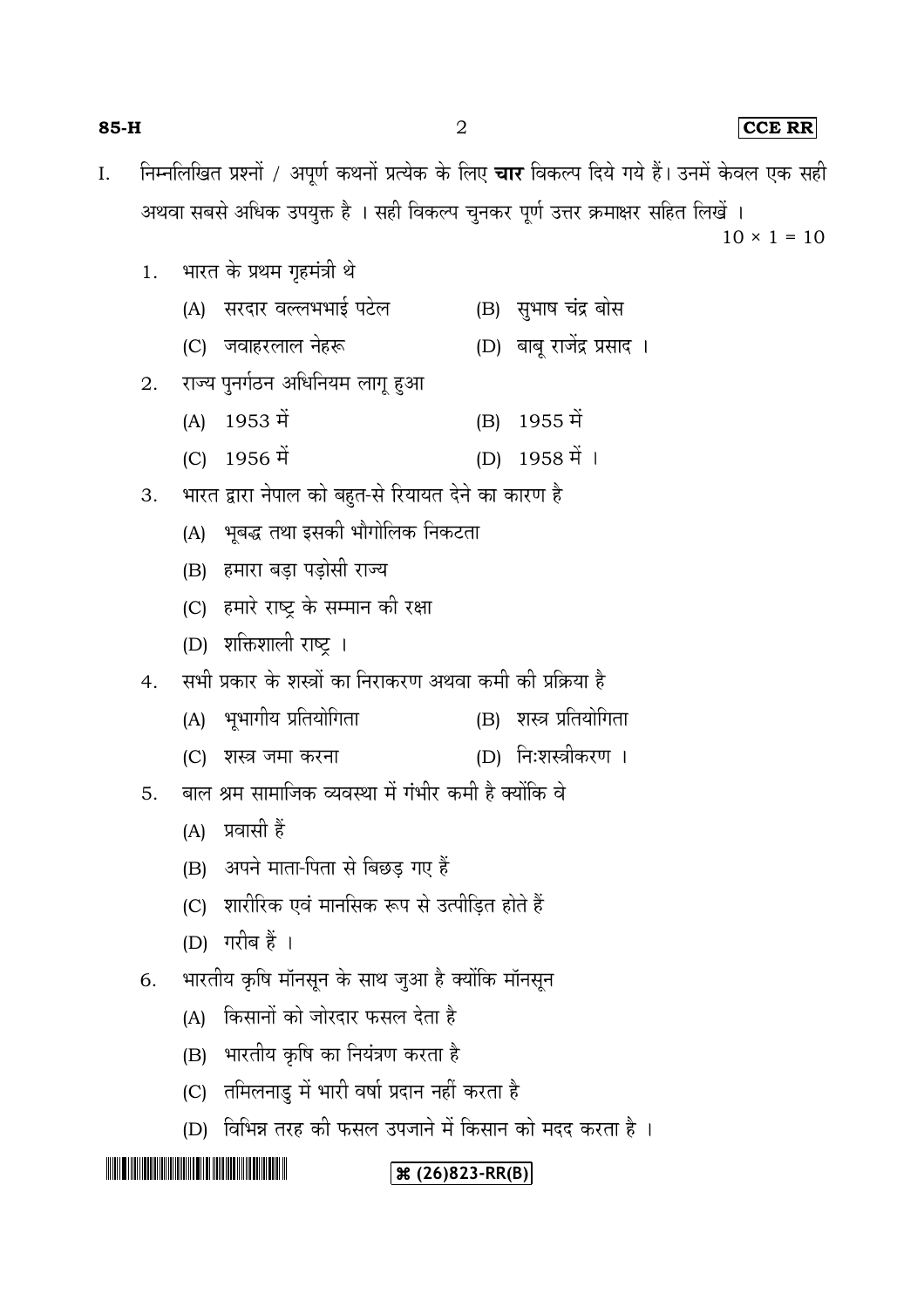मानचित्र में चिह्नित स्थानों के सही मिलान हैं 7.



- 
- (B)  $1 \pi$ नामोदर घाटी,  $2 \pi$ याखरा नांगल, 3 नागार्जुन सागर
- (C)  $1 -$  भाखरा नांगल,  $2 -$  दामोदर घाटी,  $3 -$  नागाजुन सागर
- (D)  $1 \pi n \sqrt{3} \pi$  सागर,  $2 \pi n \sqrt{3} \pi$ , 3 दामोदर घाटी ।
- 8. समूह A में उद्यमियों की सूची तथा समूह B में उनके द्वारा स्थापित उद्यमों की सूची दी गई है । सही समूह का मिलान करें :

|                                                                                                                        |                     | समूह - <b>A</b>       |                    |     |                    |     | समूह - B                |           |
|------------------------------------------------------------------------------------------------------------------------|---------------------|-----------------------|--------------------|-----|--------------------|-----|-------------------------|-----------|
|                                                                                                                        | (a)                 | अजीम प्रेमजी          |                    |     |                    | (i) | रिलायन्स कम्पनी         |           |
|                                                                                                                        | (b)                 | नारायण मूर्ति         |                    |     |                    |     | (ii) द अपोलो हॉस्पिटल   |           |
|                                                                                                                        |                     | (c) धीरूभाई अम्बानी   |                    |     |                    |     | (iii) विप्रो टेक्नालॉजी |           |
|                                                                                                                        |                     | (d) डॉ. प्रताप रेड्डी |                    |     |                    |     | (iv) इनफासिस ।          |           |
|                                                                                                                        |                     | $\boldsymbol{a}$      | $b$ $c$            |     | d                  |     |                         |           |
|                                                                                                                        | (A)                 | ii                    | i                  | iii | iv                 |     |                         |           |
|                                                                                                                        | (B)                 | $\rm iii$             | iv<br>$\mathbf{i}$ |     | ii                 |     |                         |           |
|                                                                                                                        | (C)                 | iv                    | iii                | ii  | $\mathbf{i}$       |     |                         |           |
|                                                                                                                        | $\mathbf{i}$<br>(D) |                       | ii                 | iv  | iii.               |     |                         |           |
| <u> A TANAH MANJI A MATATA NA MATATA NA MATATA NA MATATA NA MATATA NA MATATA NA MATATA NA MATATA NA MATATA NA MATA</u> |                     |                       |                    |     | $\Re(26)823-RR(B)$ |     |                         | Turn over |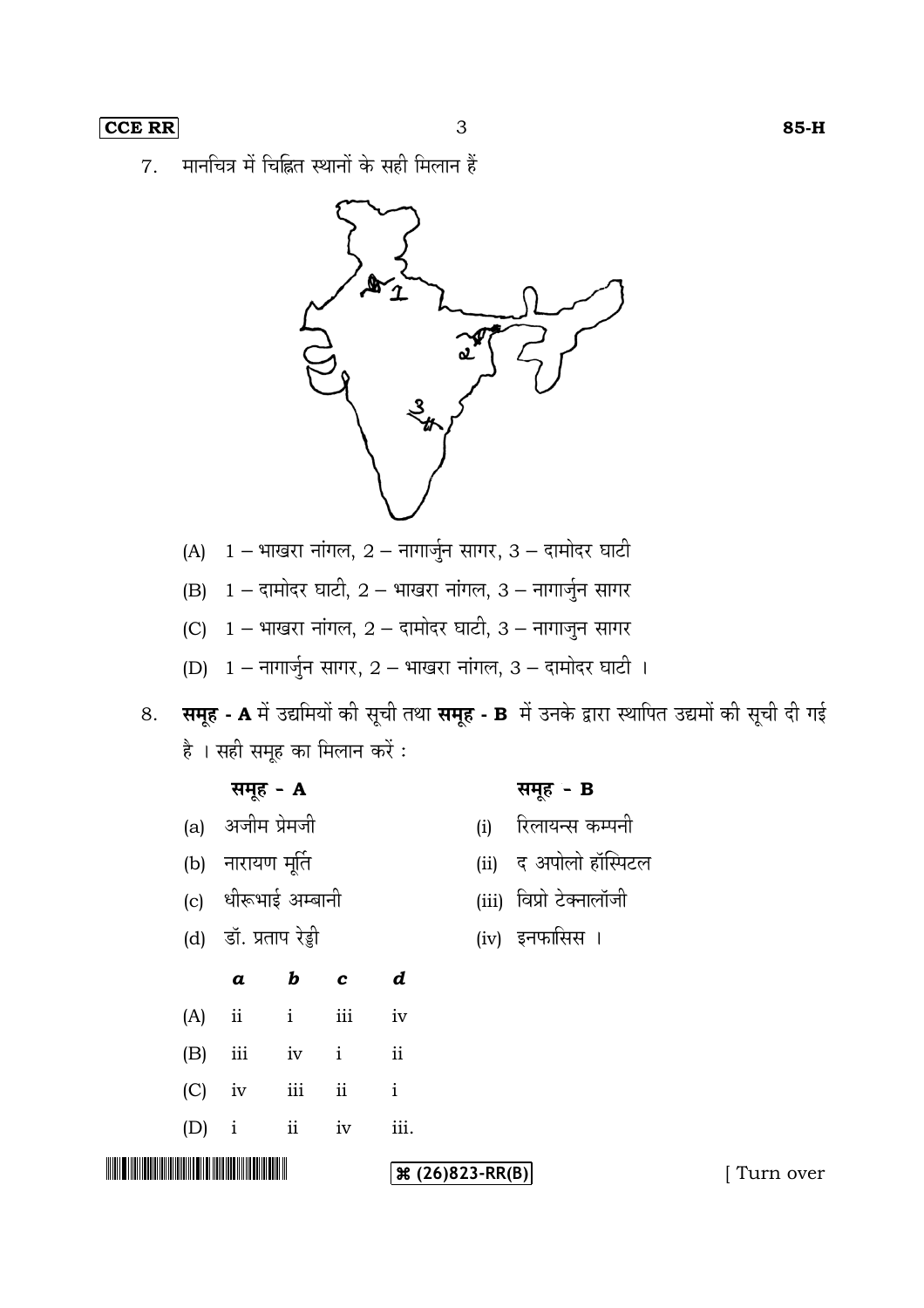# **85-H** 4 **CCE RR**

- सरकार के बजट में ................... पर अधिक महत्व दिया जाता है । 9.
	- (A) करों की वसूली (B) आय एवं व्यय
	- (C) कानून-व्यवस्था (D) विकासशील कार्यक्रम ।

10. भारतीय रिजर्व बैंक को 'बैंकों के बैंक' के रूप में जाना जाता है क्योंकि यह

- (A) सभी बैंकिंग लेनदेनों पर नियंत्रण रखता है
- (B) डाक विभाग का एक अंग है
- (C) निजी क्षेत्र का बैंक है
- (D) किसानों को ऋण प्रदान करता है।

II. निम्नलिखित प्रश्नों के प्रत्येक उत्तर एक वाक्य में दें :  $14 \times 1 = 14$ 

- 11. आम जनता का इतिहास लिखना इतिहासकारों के लिए एक चुनौती थी। क्यों ?
- 12. 1935 का अधिनियम भारत का संविधान के आधार पर कैसे बना ?
- 13. जर्मनी में हिटलर ने यहूदियों की जनसंख्या को कम करने के लिए क्या किया ?
- 14. महिलाओं के विकास में उनके पिछड़ेपन के क्या-क्या कारण हैं ?
- $15.$  भारत U.N.O. के साथ कैसे सहयोग करता है ?
- 16. आधुनिक काल में अस्पृश्यता का अभ्यास कम क्यों हो रहा है ?
- 17. आजकल भ्रूण हत्या में वृद्धि का क्या कारण है ?
- 18.
- 19. भारत में सबसे अधिक धान उपजाने वाला राज्य कौन है ?
- 20. गलियारा ( corridor ) सड़कें आर्थिक रूप से महत्वपूर्ण हैं । क्यों ?

# 

# **(26)823-RR(B)**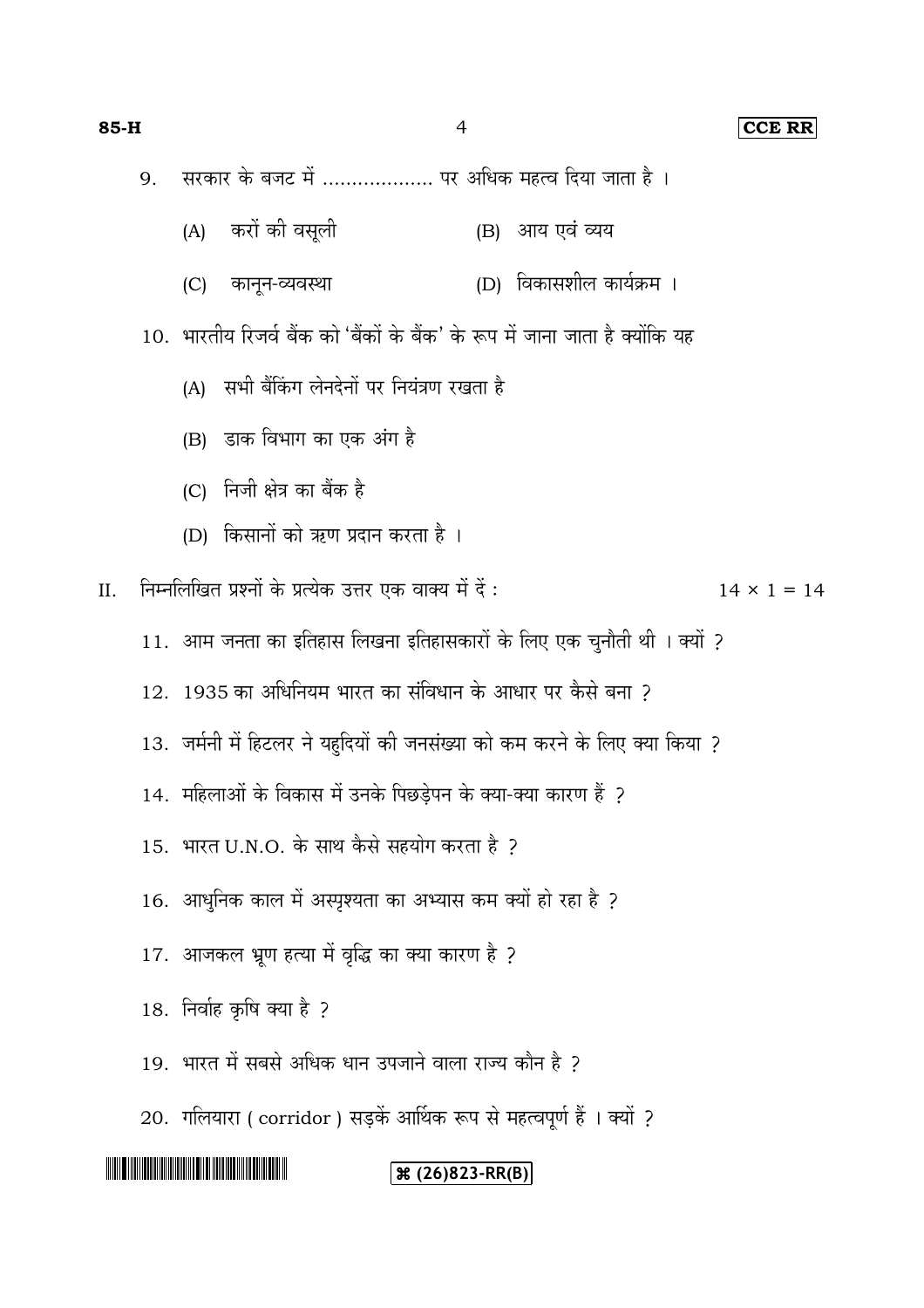#### **CCE RR** 5 **85-H**

- 21. पेट्रोलियम को तरल सोना क्यों कहा जाता है ?
- $22.$  प्रति व्यक्ति आय विकास की सही माप नहीं हो सकती । क्यों २
- $23.$  किसी देश की शैक्षणिक उपलब्धि कैसे मापी जाती है 2
- $24.$  वह प्रथम तकनीकी कम्पनी कौन है जिसे NASDAQ में सूचीबद्ध किया गया है ?
- III. निम्नलिखित प्रश्नों के उत्तर प्रत्येक **दा** से चार वाक्यों में दें :  $15 \times 2 = 30$ 
	- 25. वैज्ञानिक विकास समुद्र-यात्रा का मार्ग दर्शन कराया है । कथन की पुष्टि करें ।
	- 26. श्रीरंगपट्टन संधि की शर्तों का वर्णन करें ।
	- 27 ब्रह्म समाज के उद्देश्यों का वर्णन करें ।

#### अथवा

सत्य शोधक समाज द्वारा प्रचारित सुधारों का वर्णन करें ।

- 28. जारशाही को राष्ट्रीयता का कारावास कहा जाता था । क्यों ?
- 29. अशिक्षा उन्मूलन के लिए सरकार द्वारा क्या उपाय किये जा रहे हैं ?
- 30. सुरक्षा परिषद के कार्यों का वर्णन करें ।
- 31. दंगा की प्रकृति का वर्णन करें ।
- 32. उत्तरी समतल क्षेत्रों का वर्णन करें ।
- 33. मृदा अपरदन के कारण क्या हैं ?
- 34. वनोन्मूलन के मुख्य कारण क्या हैं ?
- 35. आधुनिक काल में भौगोलिक सूचना पद्धति बहुत उपयोगी है । क्यों ?
- 36. तटीय अपरदन को कैसे रोका जा सकता है २
- 37. जनसंख्या विस्फोट कई समस्याओं का कारण है । कैसे ?
- 38. पंचवर्षीय योजनाओं के क्या उद्देश्य हैं २
- 39. भूमंडलीकरण विश्व के आर्थिक विकास के लिए लाभदायक है । स्पष्ट करें ।

# <u> III di kacamatan Indonesia Kabupatén Indonesia Propinsi Jawa Barat, Propinsi Jawa Barat, Propinsi Jawa Barat, </u>

## **(26) 23-RR(B)** [ Turn over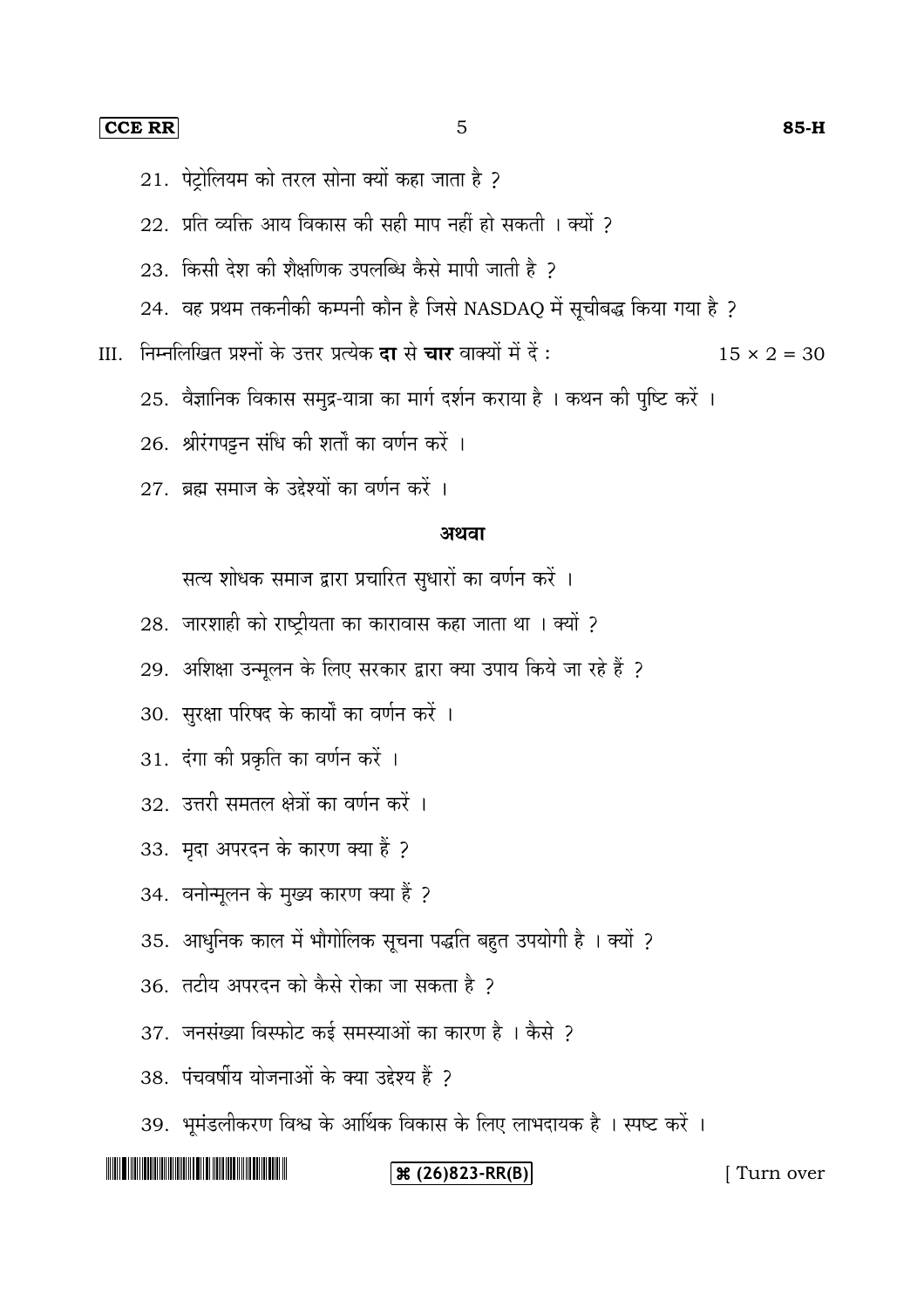IV. निम्नलिखित प्रश्नों के प्रत्येक उत्तर **छह** वाक्यों में दीजिए :  $6 \times 3 = 18$ 

40. आर्थिक कारक 1857 के विद्रोह के मुख्य कारण थे। स्पष्ट करें।

# अथवा

परिवहन तथा संप्रेषण में विकास राष्ट्रीयता को बढ़ावा दिया है । स्पष्ट करें ।

41. विदेश नीति के उद्देश्यों का वर्णन करें ।

#### अथवा

भारत का रूस के साथ संबंध का वर्णन करें ।

42. अस्पृश्यता उन्मूलन के लिए क्या संवैधानिक तथा वैध उपाय अपनाए गये हैं ?

# अथवा

संगठित तथा असंगठित श्रमिकों में क्या अंतर हैं ?

43. सड़क परिवहन की समस्याओं का वर्णन करें ।

### अथवा

जैवप्रौद्योगिकी कैसे कृषि में क्रांति लाया है ?

44. विकेन्द्रीकरण के परिप्रेक्ष्य में गाँधीजी की ग्राम स्वराज्य की अवधारणा का वर्णन करें ।

## अथवा

निजी वित्त तथा सार्वजनिक वित्त में अंतरों का वर्णन करें ।

45. बैंक खाता खोलने के विभिन्न चरणों का वर्णन करें ।

### अथवा

बीमा के महत्व का वर्णन करें ।

# 

# **(26)823-RR(B)**

## **85-H** 6 **CCE RR**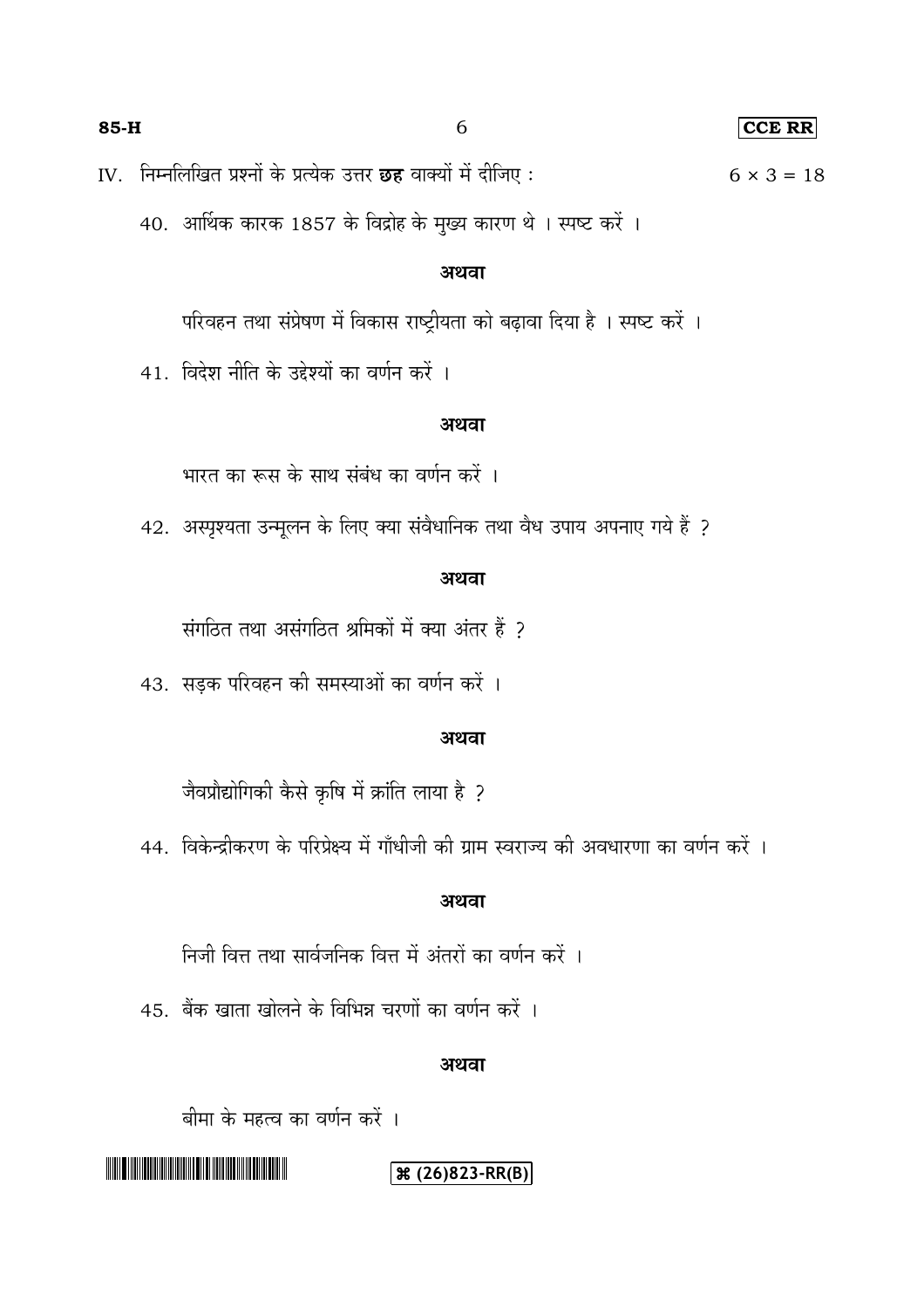| <b>CCE RR</b> | 7                                                                                  |             | $85-H$         |
|---------------|------------------------------------------------------------------------------------|-------------|----------------|
|               | V.    निम्नलिखित प्रश्न का उत्तर <b>आठ</b> से <b>दस</b> वाक्यों में दीजिए :        |             | $\overline{4}$ |
|               | 46. प्रधान मंत्री बनने के बाद नेहरू की देनों का वर्णन करें ।                       |             |                |
|               | VI. 47. भारत का रेखा मार्नाचत्र खींचकर निम्न को चिह्नित करें :                     | $1 + 3 = 4$ |                |
|               | a) $82\frac{1}{2}$ ° पूर्वी देशान्तर                                               |             |                |
|               | b) नर्मदा नदी                                                                      |             |                |
|               | c) बॉम्बे हाई ।                                                                    |             |                |
|               | केवल दृष्टिबाधित परीक्षार्थियों के लिए विकल्प प्रश्न : (प्रश्न सं० 47 के बदले में) |             |                |
|               | हिमालय के उपयोग क्या हैं ?                                                         |             | 4              |

**(26)823-RR(B)**